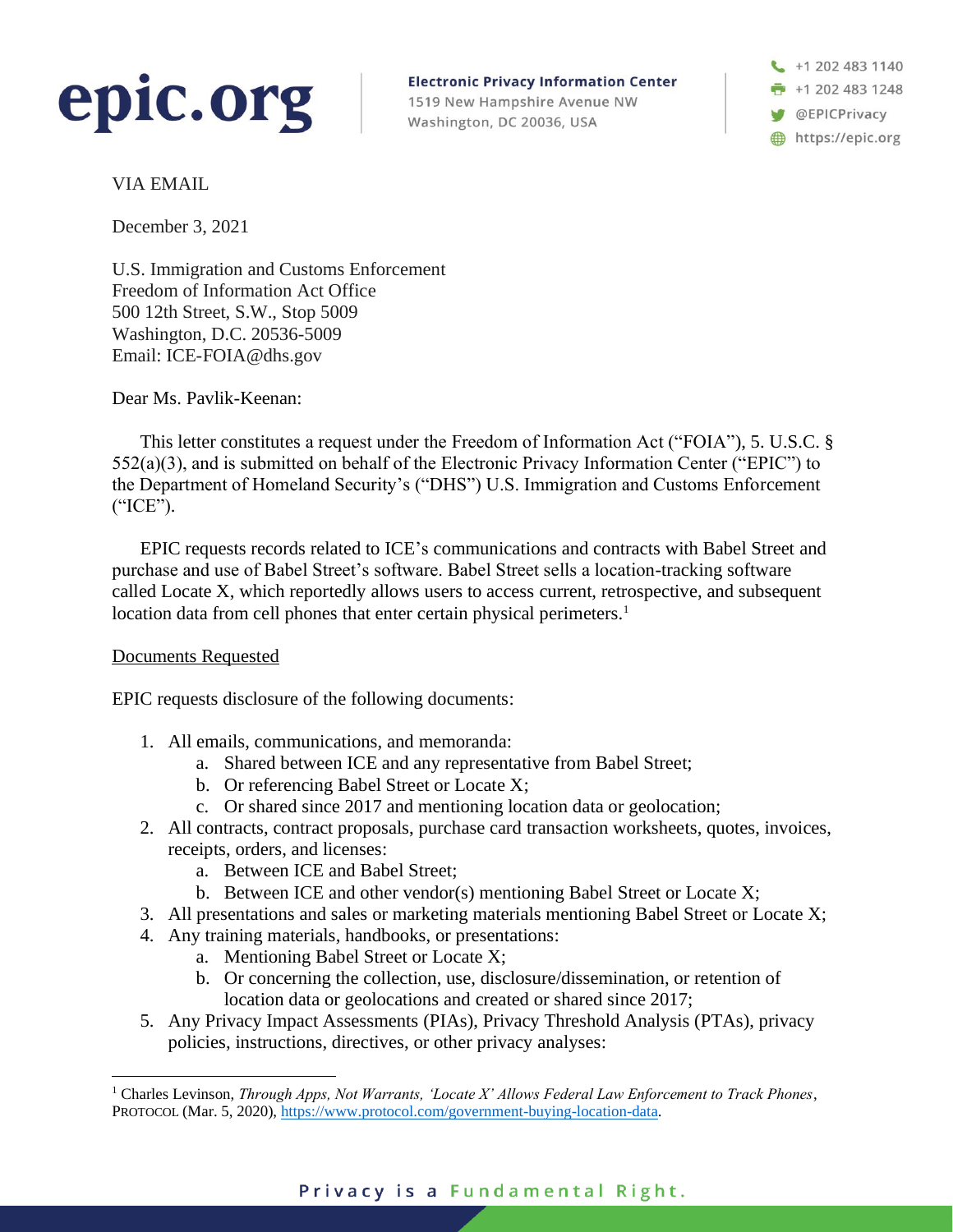- a. Concerning use of Babel Street software or Locate X;
- b. Or concerning the collection, use, disclosure/dissemination, or retention of location data or geolocations;
- 6. All reports, legal analyses, white papers, talking points, and briefing materials:
	- a. Concerning use of Babel Street software or Locate X and shared by or with ICE since 2017;
	- b. Or concerning the collection, use, disclosure/dissemination, or retention of location data or geolocations and shared by or with ICE since 2017.

## Background

Babel Street is a U.S.-based technology company that sells the location-tracking software Locate X<sup>2</sup> To track cell phones, Locate X uses location data acquired from data brokers that, in turn, compile data from mobile applications. As one former official reported to *Protocol*, Locate X allows government officials to "draw . . . a geo-fence around the vicinity of [a] site," capture cell phones that had been in that site at a certain time, and identify the prior and subsequent movements of those devices.<sup>3</sup> Locate X can also be used by federal officials to "identify mobile devices carried near popular border crossing points into the U.S. and pull up the historical location data for those devices, viewing where they've been in the preceding months."<sup>4</sup>

<span id="page-1-0"></span>Government spending data shows ICE has contracted with Babel Street or for Babel Street software several times since 2017. ICE entered into a \$1.1m contract for Babel Street software in 2018<sup>5</sup> and a \$1.5m contract in 2019.<sup>6</sup> Other DHS agencies<sup>7</sup> and other federal agencies<sup>8</sup> have entered into substantial contracts for Babel Street software as well.

<span id="page-1-1"></span><sup>2</sup> *Babel Street*, BABEL STREET, [https://www.babelstreet.com.](https://www.babelstreet.com/)

 $3$  Levinson, supra note [1.](#page-0-0)

<sup>4</sup> *Id*.

<sup>5</sup> *Delivery Order (DO)*, PIID No. 70CMSD18FR0000226, USAspending,

[https://www.usaspending.gov/award/CONT\\_AWD\\_70CMSD18FR0000226\\_7012\\_HSHQDC13D00002\\_7001](https://www.usaspending.gov/award/CONT_AWD_70CMSD18FR0000226_7012_HSHQDC13D00002_7001) (Delivery Order from ICE to Thundercat Technology, LLC for \$1.1m with a September 19, 2018 start date). <sup>6</sup> *Blanket Purchase Agreement (BPA) Call*, PIID No. 70CMSD19FC0000052, USASPENDING,

[https://www.usaspending.gov/award/CONT\\_AWD\\_70CMSD19FC0000052\\_7012\\_70CMSD19A00000007\\_7012](https://www.usaspending.gov/award/CONT_AWD_70CMSD19FC0000052_7012_70CMSD19A00000007_7012)\_ (Blanket Purchase Agreement Call from ICE to Babel Street, Inc. for \$1.5m with a September 12, 2019 start date). <sup>7</sup> *See, e.g.*, *Definitive Contract*, PIID No. 70US0921C70090075, USAspending,

[https://www.usaspending.gov/award/CONT\\_AWD\\_70US0921C70090075\\_7009\\_-NONE-\\_-NONE-](https://www.usaspending.gov/award/CONT_AWD_70US0921C70090075_7009_-NONE-_-NONE-) (Definitive Contract from the U.S. Secret Service to Babel Street for \$229k with a September 22, 2021 start date); *Purchase Order (PO)*, PIID No. 70Z08420PXVA03000, USASPENDING,

[https://www.usaspending.gov/award/CONT\\_AWD\\_70Z08420PXVA03000\\_7008\\_-NONE-\\_-NONE-](https://www.usaspending.gov/award/CONT_AWD_70Z08420PXVA03000_7008_-NONE-_-NONE-) (Purchase Order from the U.S. Coast Guard to Babel Street for \$166k with a January 29, 2020 start date); <sup>8</sup> *See, e.g.*, *Delivery Order (DO)*, PIID No. HSBP1017J00831, USAspending,

[https://www.usaspending.gov/award/CONT\\_AWD\\_HSBP1017J00831\\_7014\\_HSHQDC13D00026\\_7001](https://www.usaspending.gov/award/CONT_AWD_HSBP1017J00831_7014_HSHQDC13D00026_7001) (Delivery Order from CBP to Thundercat Technology, LLC for \$981k with a September 21, 2017 start date); *Delivery Order (DO)*, PIID No. 70B03C21F00001121, USAspending,

[https://www.usaspending.gov/award/CONT\\_AWD\\_70B03C21F00001121\\_7014\\_HSHQDC12D00013\\_7001](https://www.usaspending.gov/award/CONT_AWD_70B03C21F00001121_7014_HSHQDC12D00013_7001) (Delivery Order from CBP to Panamerica Computers, Inc. for \$3.8m with a September 22, 2021 start date). *Definitive Contract*, PIID No. 2032H321C00020, USAspending,

[https://www.usaspending.gov/award/CONT\\_AWD\\_2032H321C00020\\_2001\\_-NONE-\\_-NONE-](https://www.usaspending.gov/award/CONT_AWD_2032H321C00020_2001_-NONE-_-NONE-) (Definitive Contract from the Department of the Treasury to Babel Street for \$28k (and a \$154k potential amount) with a July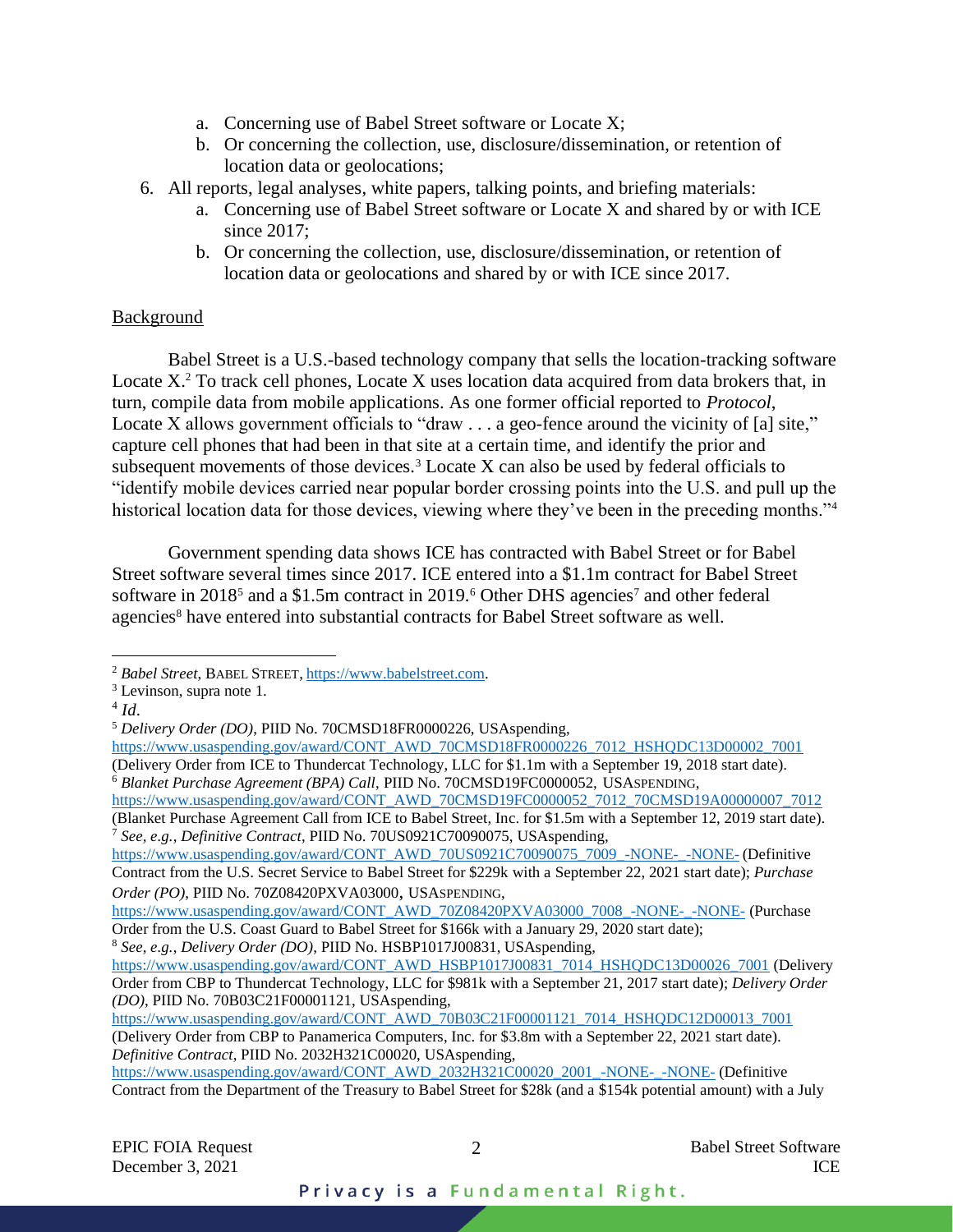The public has the right to know about ICE's purchase and use of Babel Street locationtracking software. ICE's contracts with Babel Street are especially troubling in light of the 2018 Supreme Court decision in *Carpenter v. United States*, which held unconstitutional the government's warrantless access of cell site location information.<sup>9</sup> Especially concerning to the Supreme Court was how rapid technological developments are providing the government with a previously unanticipated level of access to extensive information about individuals.<sup>10</sup> Despite this Supreme Court decision, ICE is persistent in its efforts to access detailed location data. ICE's contracts with Babel Street are one of several attempts by the agency to obtain location data through third party commercial vendors.<sup>11</sup> ICE should produce documents informing the public about its contracts and communications with Babel Street, how it is employing Babel Street's location-tracking technology, and how it is assessing the software's risks to privacy rights.

## <span id="page-2-0"></span>Expedited Review

EPIC is entitled to expedited processing of this request because there is an urgency to inform the public about a government activity. <sup>12</sup> Under DHS FOIA regulations, a request shall be "given expedited treatment" when there is "an urgency to inform the public about an actual or alleged federal government activity, if made by a person primarily engaged in disseminating information."<sup>13</sup> EPIC's request qualifies for expedited processing under these grounds.

First, there is a clear urgency to inform the public about DHS's use of location-tracking technology. As evidenced by media publications and statements by congressional representatives, the public is growing increasingly concerned by government surveillance, particularly the government location-tracking practices and access to detailed location data.<sup>14</sup>

<sup>15, 2021</sup> start date); *Delivery Order (DO)*, PIID No. 19AQMM18F4045, USAspending,

[https://www.usaspending.gov/award/CONT\\_AWD\\_19AQMM18F4045\\_1900\\_NNG15SD26B\\_8000](https://www.usaspending.gov/award/CONT_AWD_19AQMM18F4045_1900_NNG15SD26B_8000) (Delivery Order from the Department of State to Thundercat Technology, LLC for \$125k with a September 20, 2018 start date); *Purchase Order (PO)*, PIID No. DJM17A32P0036, USASPENDING,

[https://www.usaspending.gov/award/CONT\\_AWD\\_DJM17A32P0036\\_1544\\_-NONE-\\_-NONE-](https://www.usaspending.gov/award/CONT_AWD_DJM17A32P0036_1544_-NONE-_-NONE-) (Purchase Order from the Department of Justice to Babel Street for \$61k with a September 11, 2017 start date); *Purchase Order (PO)*, PIID No. W912K316P0032, USAspending,

[https://www.usaspending.gov/award/CONT\\_AWD\\_W912K316P0032\\_9700\\_-NONE-\\_-NONE-](https://www.usaspending.gov/award/CONT_AWD_W912K316P0032_9700_-NONE-_-NONE-) (Purchase Order from the Department of Defense to Thundercat Technology, LLC for \$20k with an August 9, 2016 start date). <sup>9</sup> Carpenter v. United States, 138 S. Ct. 2206 (2018).

<sup>10</sup> *Id*. at 2217-19, 2223.

<sup>11</sup> *See* Rani Molla, *Law Enforcement is Now Buying Cellphone Location Data from Marketers*, VOX RECODE (Feb. 7, 2020), [https://www.vox.com/recode/2020/2/7/21127911/ice-border-cellphone-data-tracking-department](https://www.vox.com/recode/2020/2/7/21127911/ice-border-cellphone-data-tracking-department-homeland-security-immigration)[homeland-security-immigration.](https://www.vox.com/recode/2020/2/7/21127911/ice-border-cellphone-data-tracking-department-homeland-security-immigration)

<sup>&</sup>lt;sup>12</sup> 5 U.S.C. § 552(a)(6)(E)(v)(II); 6 C.F.R. § 5.5(e)(1)(ii).

 $136$  C.F.R. § 5.5(d)(1)(ii).

<sup>14</sup> *See, e.g.*, Levinson, *supra* not[e 1;](#page-0-0) Molla, *supra* not[e 11;](#page-2-0) Byron Tau, *Law Enforcement's Use of Commercial Phone Data Stirs Surveillance Fight*, WALL ST. J. (Sept. 15, 2021), [https://www.wsj.com/articles/law-enforcements](https://www.wsj.com/articles/law-enforcements-use-of-commercial-phone-data-stirs-surveillance-fight-11631707201)[use-of-commercial-phone-data-stirs-surveillance-fight-11631707201;](https://www.wsj.com/articles/law-enforcements-use-of-commercial-phone-data-stirs-surveillance-fight-11631707201) Joseph Cox, *CBP Refused to Tell Congress How It Is Tracking Americans Without a Warrant*, VICE MOTHERBOARD (Oct. 23, 2020),

<https://www.vice.com/en/article/n7vwex/cbp-dhs-venntel-location-data-no-warrant> (discussing Senators Ron Wyden, Elizabeth Warren, Sherrod Brown, Ed Markey, and Brian Schatz' calls on "the DHS Office of the Inspector General (DHS OIG) to investigate CBP's warrantless domestic surveillance of phones"); Zak Doffman, *COVID-19*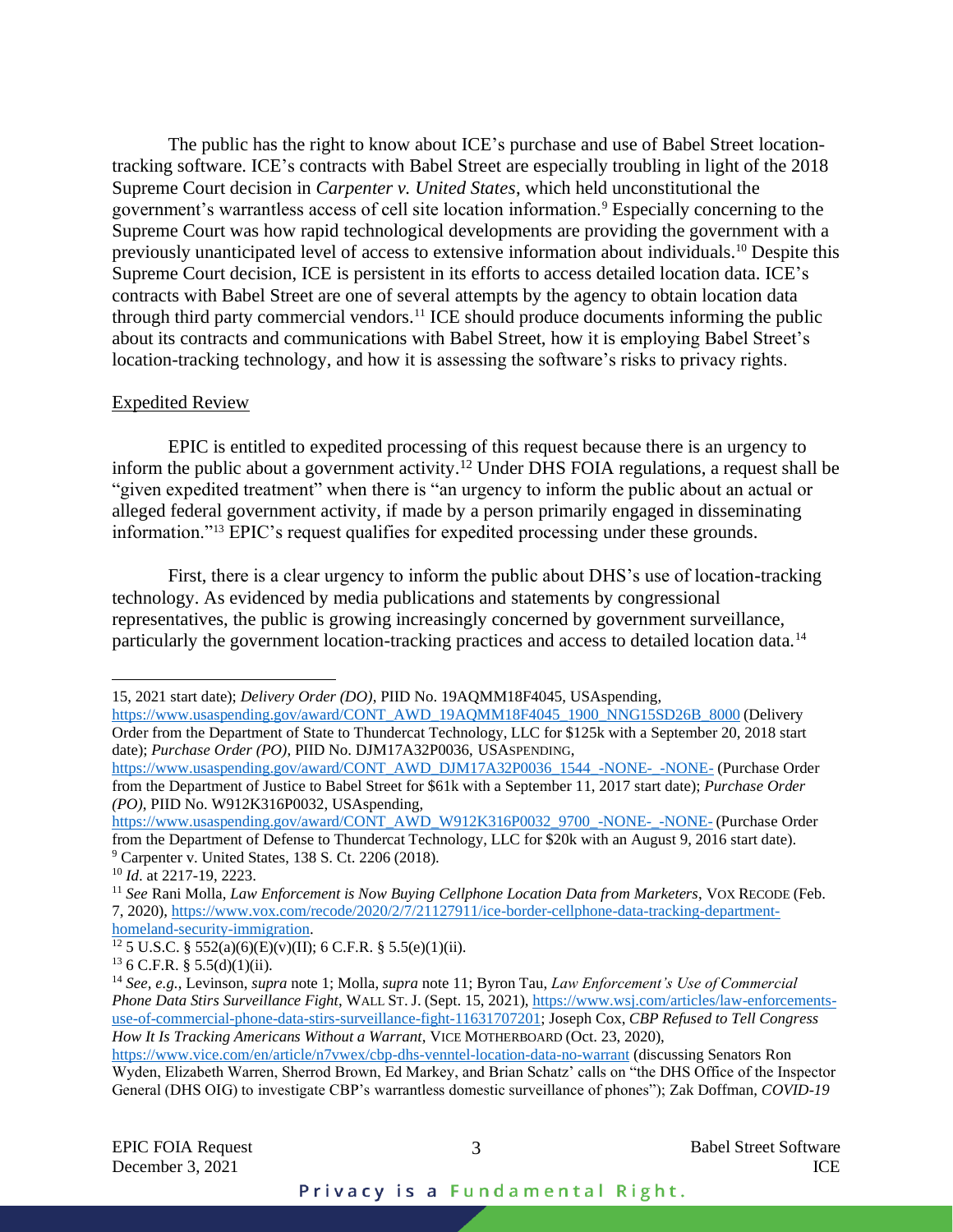Moreover, there is an urgency to inform the public about ICE's use of this software on immigrants, noncitizens, and immigrant communities. DHS agencies have faced considerable public scrutiny in the last few years and even in the last few weeks about their practices of targeting noncitizens, infringing on their rights, and displaying a lack of respect for their human dignity.<sup>15</sup>

Second, EPIC is an organization "primarily engaged in disseminating information" as a news media requester. <sup>16</sup> As the Court explained in *EPIC v. DOD*, "EPIC satisfies the definition of 'representative of the news media'" under the FOIA.<sup>17</sup> Accordingly, EPIC is entitled to expedited processing of this request under  $6 \text{ C.F.R.}$   $§ 5.5(d)(1)(ii)$ .

In submitting this request for expedited processing, EPIC certifies that this explanation is true and correct to the best of its knowledge and belief.<sup>18</sup>

#### Fee Waiver

EPIC is a "representative of the news media" for fee classification purposes.<sup>19</sup> Because EPIC is a "news media" requester and, as a non-profit organization, has no commercial interest in the requested records, EPIC is entitled to receive the requested records with only duplication fees assessed.<sup>20</sup>

In addition, any duplication fees should be waived because: (1) "[d]isclosure of the requested information is in the public interest because it is likely to contribute significantly to public understanding of the operations or activities of the government"; and (2) "[d]isclosure of the information is not primarily in the commercial interest of  $\mathrm{FPIC}.^{21}$ 

<sup>15</sup> *See, e.g.*, Eileen Sullivan & Zolan Kanno-Youngs, *Images of Border Patrol's Treatment of Haitian Migrants Prompt Outrage*, N.Y. TIMES (Sept. 21, 2021), [https://phr.org/our-work/resources/zero-protection-how-u-s-border](https://phr.org/our-work/resources/zero-protection-how-u-s-border-enforcement-harms-migrant-safety-and-health)[enforcement-harms-migrant-safety-and-health;](https://phr.org/our-work/resources/zero-protection-how-u-s-border-enforcement-harms-migrant-safety-and-health) Jasmine Aguilera, *'Family Separation 2.0.' Parents in ICE Detention Have to Decide Whether to Keep Their Children or Release Them to Sponsors*, TIME (July 27, 2020), [https://time.com/5866659/ice-parents-children-detention-coronavirus-release;](https://time.com/5866659/ice-parents-children-detention-coronavirus-release) *Family Separation Under the Trump Administration – A Timeline*, S.POVERTY L. CTR. (June 17, 2020),

[https://www.splcenter.org/news/2020/06/17/family-separation-under-trump-administration-timeline;](https://www.splcenter.org/news/2020/06/17/family-separation-under-trump-administration-timeline) Grace Meng, *ICE Raids on US Immigrant Families Risk Serious Abuses*, HRW (July 12, 2019),

*Phone Location Tracking: Yes, It's Happening Now—Here's What You Should Know*, FORBES (Mar. 27, 2020), [https://www.forbes.com/sites/zakdoffman/2020/03/27/covid-19-phone-location-tracking-its-moving-fast-this-is](https://www.forbes.com/sites/zakdoffman/2020/03/27/covid-19-phone-location-tracking-its-moving-fast-this-is-whats-happening-now/?sh=367d213111d3)[whats-happening-now/?sh=367d213111d3;](https://www.forbes.com/sites/zakdoffman/2020/03/27/covid-19-phone-location-tracking-its-moving-fast-this-is-whats-happening-now/?sh=367d213111d3)

[https://www.hrw.org/news/2019/07/12/ice-raids-us-immigrant-families-risk-serious-abuses-0;](https://www.hrw.org/news/2019/07/12/ice-raids-us-immigrant-families-risk-serious-abuses-0) Kathryn Hampton, Zero Protection: How U.S. Border Enforcement Harms Migrant Safety and Health, Physicians for Human Rts. (Jan. 10, 2019), [https://phr.org/our-work/resources/zero-protection-how-u-s-border-enforcement-harms-migrant-safety](https://phr.org/our-work/resources/zero-protection-how-u-s-border-enforcement-harms-migrant-safety-and-health)[and-health.](https://phr.org/our-work/resources/zero-protection-how-u-s-border-enforcement-harms-migrant-safety-and-health)

 $16$  6 C.F.R. § 5.5(e)(1)(ii).

<sup>17</sup> 241 F. Supp. 2d 5, 15 (D.D.C. 2003).

<sup>&</sup>lt;sup>18</sup> 5 U.S.C.  $\frac{5}{9}$  552(a)(6)(E)(vi); 6 C.F.R.  $\frac{6}{9}$  5.5(e)(3).

<sup>19</sup> *EPIC v. DOD*, 241 F. Supp. 2d at 15.

<sup>&</sup>lt;sup>20</sup> 5 U.S.C. § 552(a)(4)(A)(ii)(II); 6 C.F.R. § 5.11(c)(2).

<sup>&</sup>lt;sup>21</sup> 6 C.F.R. § 5.11(k)(1)(i)–(ii); *see also* 5 U.S.C. § 552(a)(4)(A)(iii).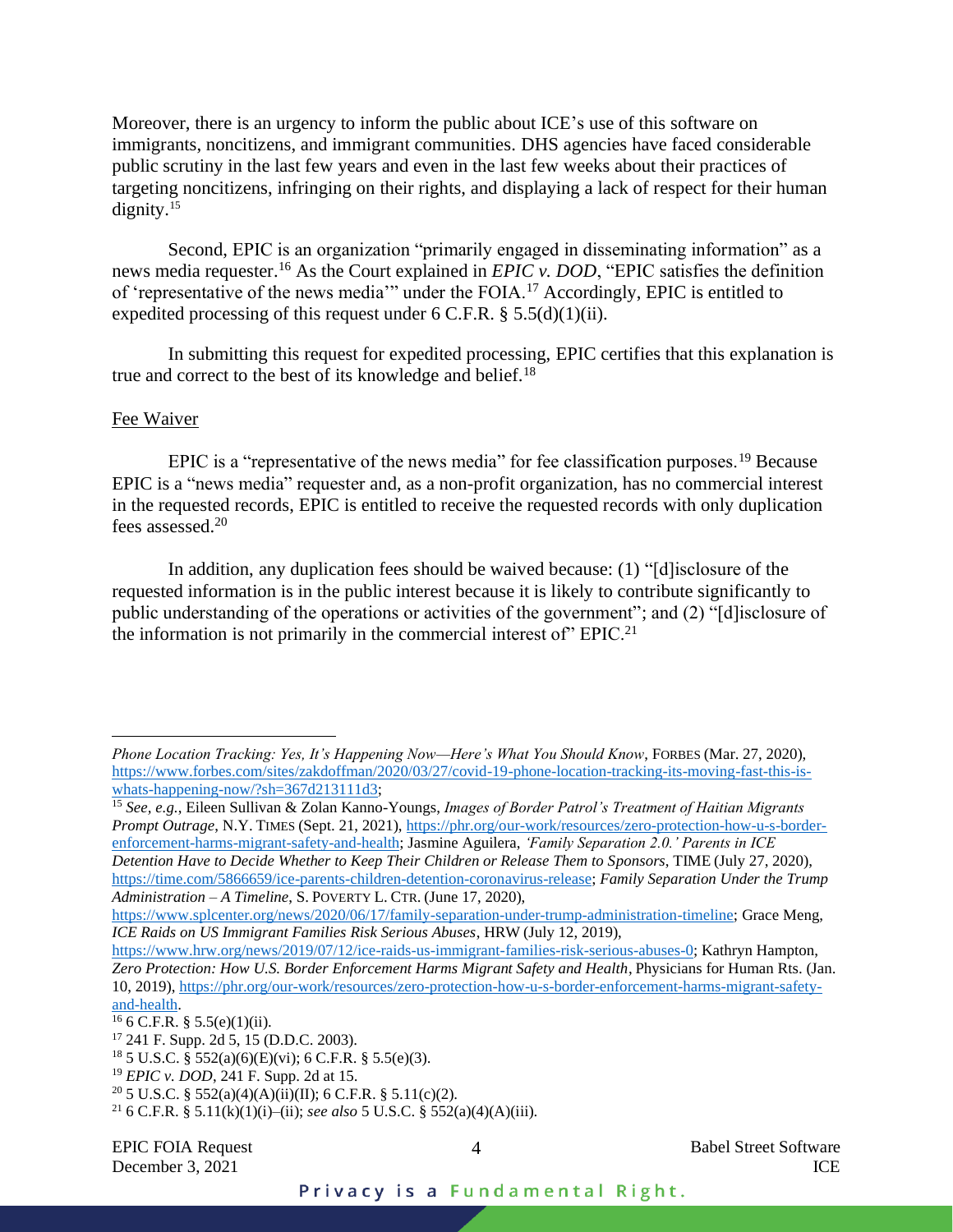# *(1) Disclosure of the requested information will contribute significantly to public understanding of government activities.*

DHS components evaluate four factors to determine whether a disclosure is in the public interest: (i) whether the subject of the requested records concerns "identifiable operations or activities of the federal government"; (ii) whether the disclosure is "meaningfully informative about government operations or activities in order to be 'likely to contribute' to an increased public understanding of those operations or activities"; (iii) whether the disclosure contributes "to the understanding of a reasonably broad audience of persons interested in the subject"; and (iv) whether "the public's understanding of the subject" will be "enhanced by the disclosure to a significant extent."<sup>22</sup> EPIC's request satisfies all four factors.

First, the requested records "concern identifiable operations or activities of the federal government." <sup>23</sup> The government has documented in its spending data its purchases of Babel Street software.<sup>24</sup> It is therefore "direct and clear" that the federal government has engaged in this government activity.<sup>25</sup>

Second, disclosure of the requested records is "'likely to contribute' to an increased public understanding of . . . government operations or activities."<sup>26</sup> Disclosure would be "meaningfully informative about government operations or activities" because the government has not been transparent about its communications with Babel Street, Locate X, or its purchase and use of location data generally. 27

<span id="page-4-0"></span>Third, disclosure will "contribute to the understanding of a reasonably broad audience of persons interested in the subject," because ICE must "presume[] that a representative of the news media," such as EPIC, "will satisfy this consideration."<sup>28</sup> The requested records will reach a large audience through EPIC's website and its online newsletter, the *EPIC Alert.<sup>29</sup>* EPIC's FOIA work is also frequently covered by major media outlets.<sup>30</sup>

Fourth, "[t]he public's understanding of the subject in question" will be "enhanced by the disclosure to a significant extent."<sup>31</sup> Little is known about how Babel Street's Locate X software works and how ICE is implementing the software.<sup>32</sup> Disclosure of the requested records will help the public better understand how, where, and on whom the agency is using this technology and

 $31$  6 C.F.R. § 5.11(k)(2)(iv).

EPIC FOIA Request 5 5 Babel Street Software December 3, 2021 ICE

 $22$  6 C.F.R. § 5.11(k)(2).

<sup>&</sup>lt;sup>23</sup> *Id.* § 5.11(k)(2)(i).

<sup>24</sup> *See supra* notes [5](#page-1-0)[-8](#page-1-1) and accompanying text.

<sup>&</sup>lt;sup>25</sup> § 5.11(k)(2)(i).

 $^{26}$  *Id.* § 5.11(k)(2)(ii).

<sup>27</sup> *See* Levinson, *supra* not[e 1](#page-0-0) (discussing the secrecy surrounding Locate X); Cox, *supra* note [11](#page-2-0) (discussing how CBP "is refusing to tell Congress what legal authority the agency is following to use commercially bought location data to track Americans without a warrant"); *see also* Nathan Freed Wessler, *The U.S. Government Is Secretly Using Cell Phone Location Data to Track Us. We're Suing*, ACLU (Dec. 2, 2020) (discussing lawsuit to compel government response to FOIA request seeking records related to DHS purchase of location data from Venntel, Inc.). <sup>28</sup> *Id.* § 5.11(k)(2)(iii).

<sup>29</sup> *See* EPIC, *About EPIC*[, https://epic.org/epic/about.html.](https://epic.org/epic/about.html)

<sup>30</sup> *See* EPIC, *EPIC in the News*[, https://epic.org/news/epic\\_in\\_news.php.](https://epic.org/news/epic_in_news.php/)

<sup>32</sup> *See supra* not[e 27](#page-4-0) and accompanying text.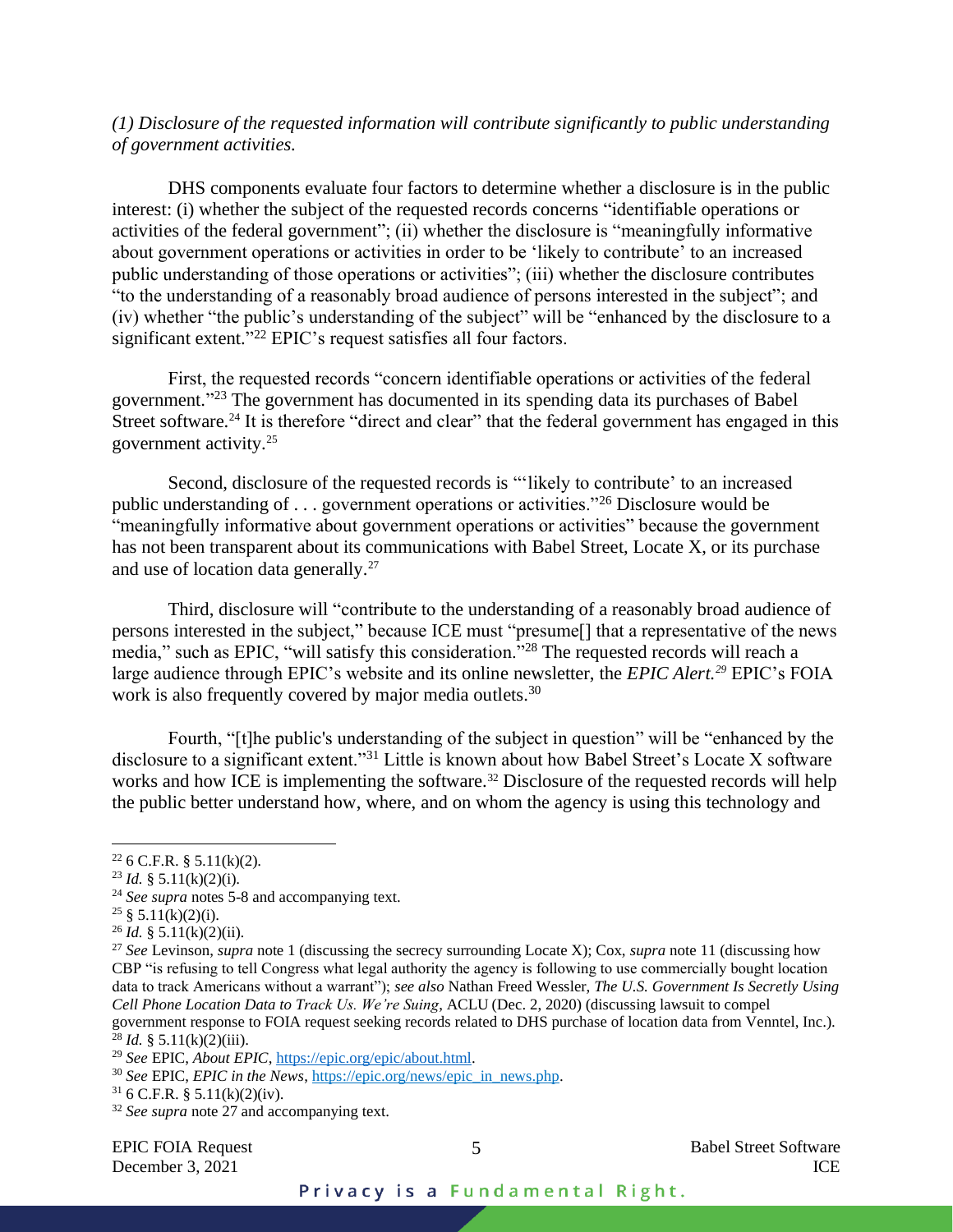how ICE is justifying the use in light of the privacy risks at stake and the constitutional restrictions on location-tracking technology.

### *(2) Disclosure of the information is not primarily in the commercial interest of the requester.*

EPIC's request satisfies the "commercial interest" condition for a fee waiver because disclosure of the requested information is "not primarily in the commercial interest" of EPIC, the requester.<sup>33</sup> EPIC has no "commercial interest that would be furthered by the requested disclosure."<sup>34</sup> EPIC is a registered non-profit organization committed to open government, privacy, and civil liberties.<sup>35</sup> DHS regulations state that DHS components "ordinarily shall presume that where a news media requester has satisfied the public interest standard, the public interest will be the interest primarily served by disclosure to that requester."<sup>36</sup> As described above, EPIC is a news media requester and satisfies the public interest standard.

For these reasons, EPIC's request for a fee waiver should be granted.

### Conclusion

Thank you for your consideration of this request. EPIC anticipates your determination on its request within ten calendar days.<sup>37</sup> For questions regarding this request contact Jeramie Scott at (202) 483-1140 x108 or  $\overline{FOIA@epic.org}$ , cc:jscott@epic.org.

Respectfully submitted,

*/s Jeramie Scott* Jeramie Scott EPIC Senior Counsel

*/s Dana Khabbaz*  Dana Khabbaz EPIC Law Fellow

 $33 \S 5.11(k)(1)(ii)$ .

 $34$  *Id.* § 5.11(k)(3)(i).

<sup>35</sup> EPIC, *About EPIC* (2019), https://epic.org/epic/about.html.

 $36$  5.11(k)(3)(ii).

 $37\,5$  U.S.C. § 552(a)(6)(E)(ii)(I).